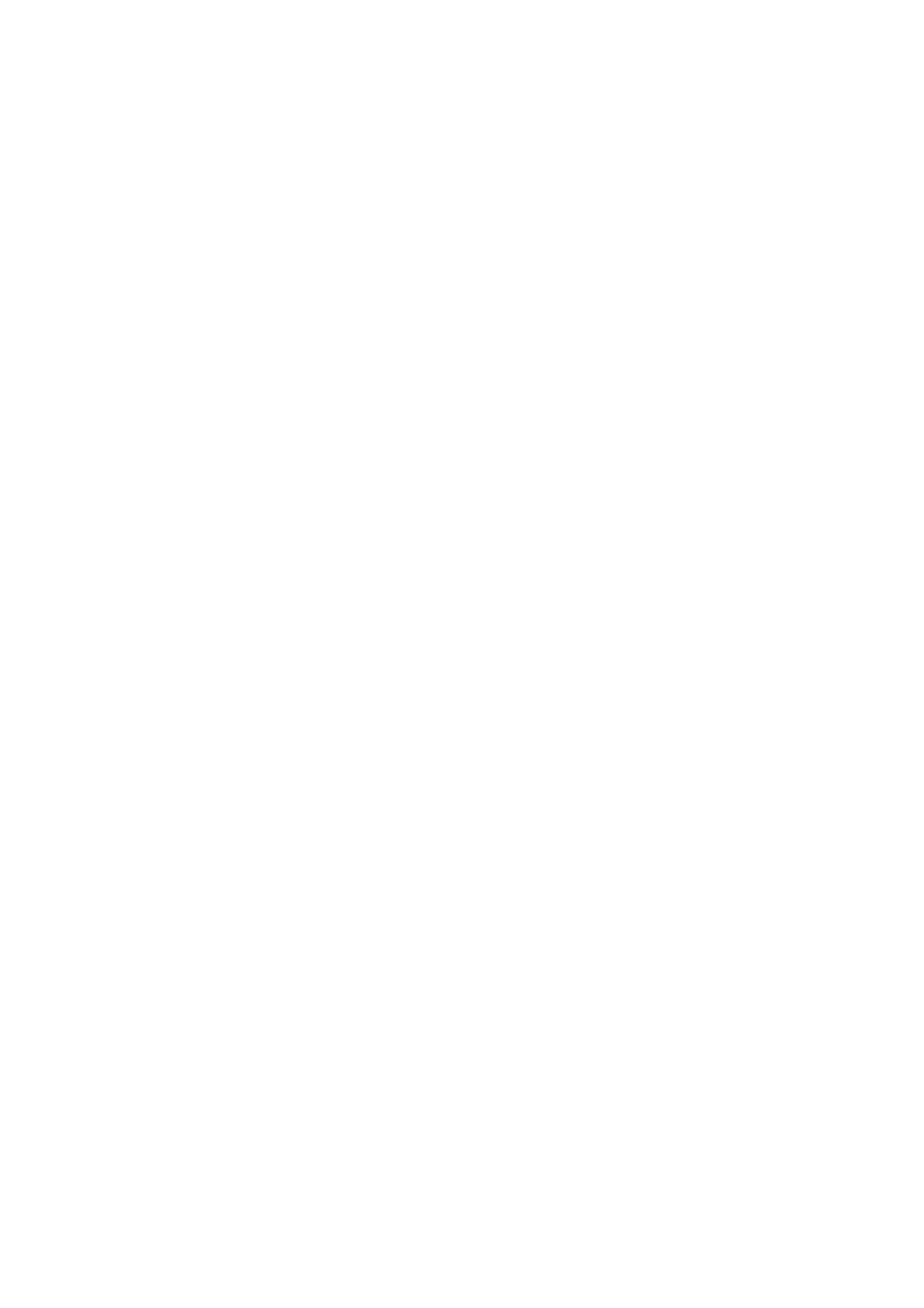# OpenShift Cluster Manager 2022 Monitoring your OpenShift cluster health with Insights Advisor

Using Insights Advisor to monitor your OpenShift cluster health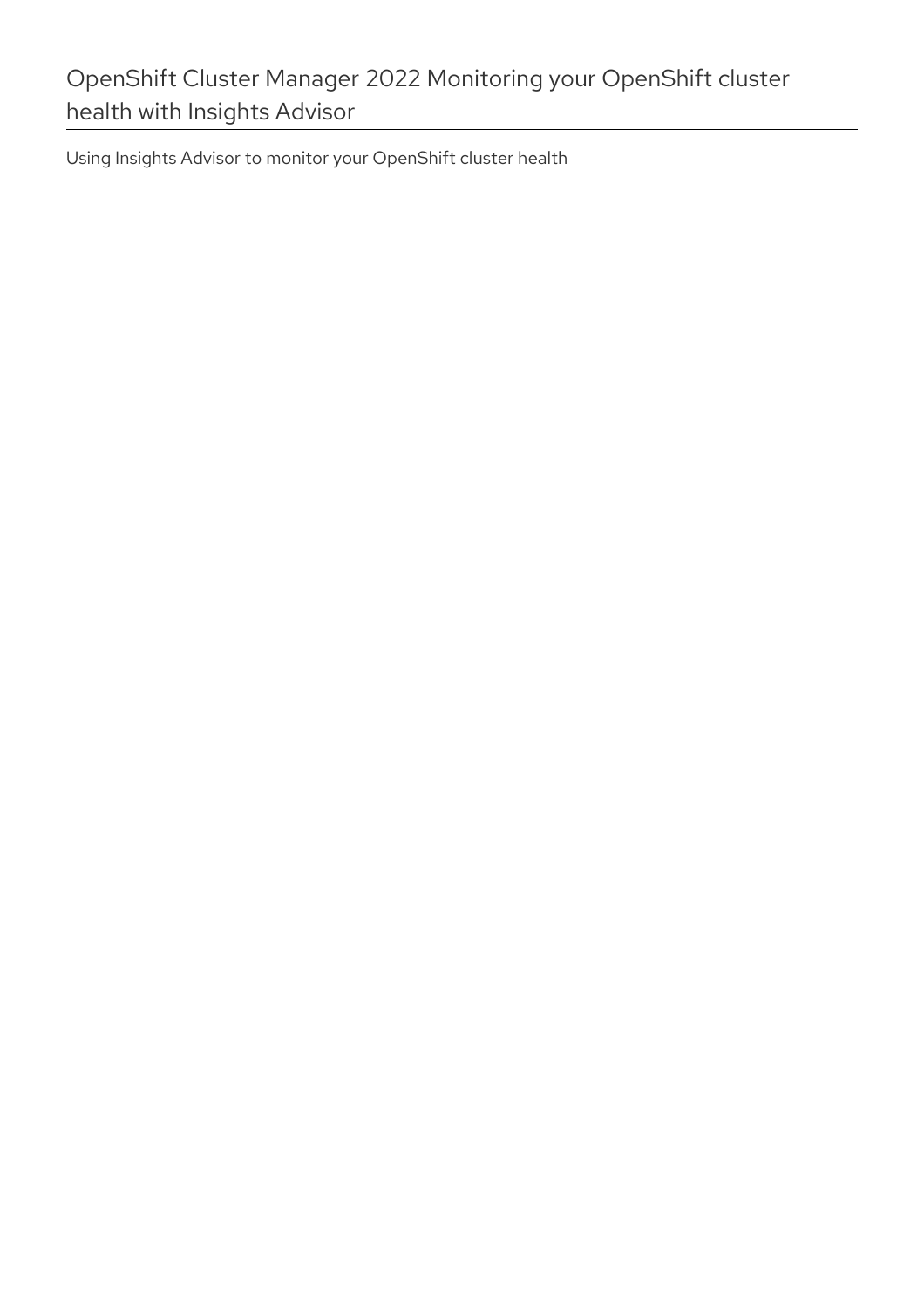## Legal Notice

Copyright © 2022 Red Hat, Inc.

The text of and illustrations in this document are licensed by Red Hat under a Creative Commons Attribution–Share Alike 3.0 Unported license ("CC-BY-SA"). An explanation of CC-BY-SA is available at

http://creativecommons.org/licenses/by-sa/3.0/

. In accordance with CC-BY-SA, if you distribute this document or an adaptation of it, you must provide the URL for the original version.

Red Hat, as the licensor of this document, waives the right to enforce, and agrees not to assert, Section 4d of CC-BY-SA to the fullest extent permitted by applicable law.

Red Hat, Red Hat Enterprise Linux, the Shadowman logo, the Red Hat logo, JBoss, OpenShift, Fedora, the Infinity logo, and RHCE are trademarks of Red Hat, Inc., registered in the United States and other countries.

Linux ® is the registered trademark of Linus Torvalds in the United States and other countries.

Java ® is a registered trademark of Oracle and/or its affiliates.

XFS ® is a trademark of Silicon Graphics International Corp. or its subsidiaries in the United States and/or other countries.

MySQL<sup>®</sup> is a registered trademark of MySQL AB in the United States, the European Union and other countries.

Node.js ® is an official trademark of Joyent. Red Hat is not formally related to or endorsed by the official Joyent Node.js open source or commercial project.

The OpenStack ® Word Mark and OpenStack logo are either registered trademarks/service marks or trademarks/service marks of the OpenStack Foundation, in the United States and other countries and are used with the OpenStack Foundation's permission. We are not affiliated with, endorsed or sponsored by the OpenStack Foundation, or the OpenStack community.

All other trademarks are the property of their respective owners.

## Abstract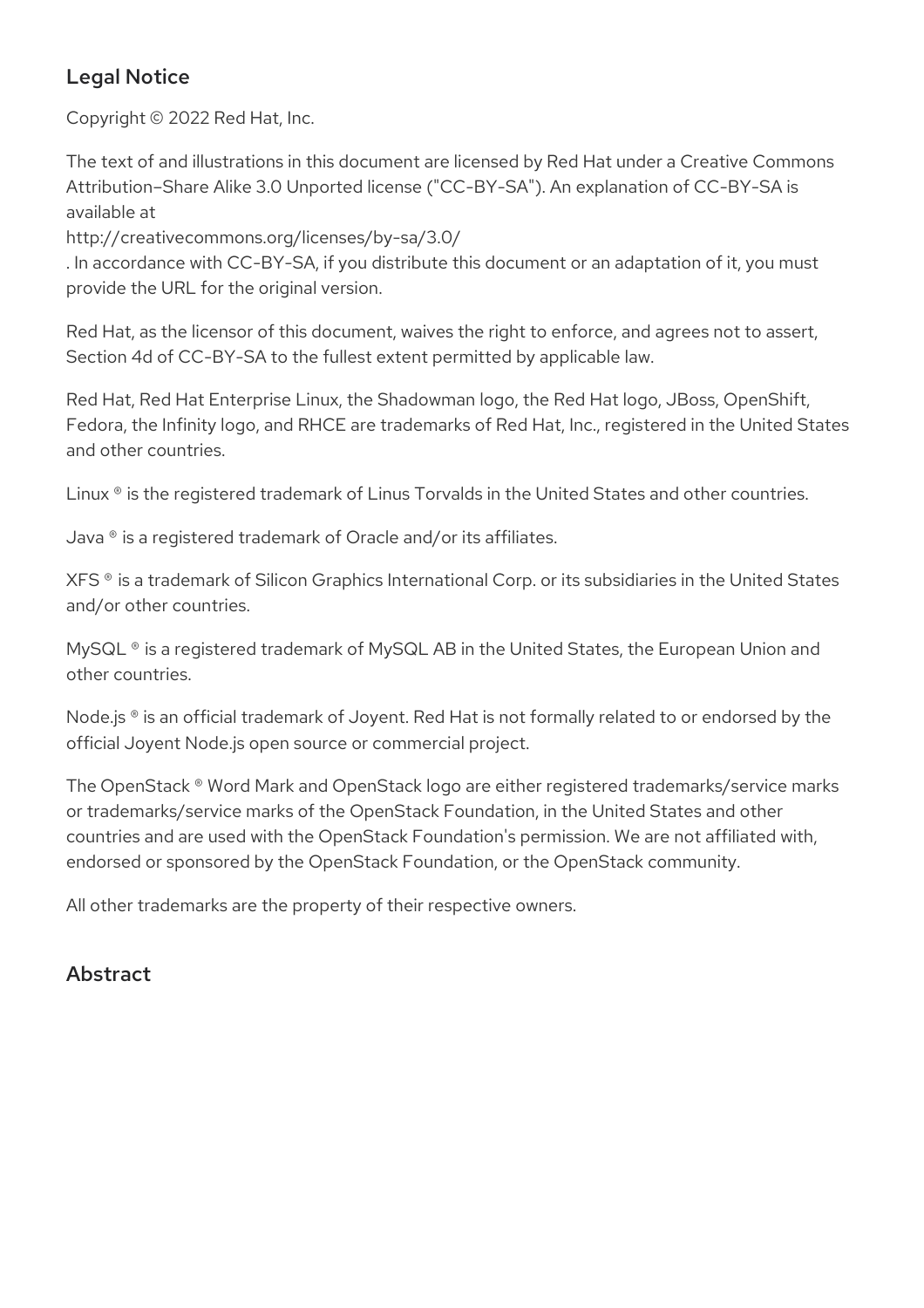## Table of Contents

| CHAPTER 1. ABOUT RED HAT INSIGHTS ADVISOR FOR OPENSHIFT CONTAINER PLATFORM  3 |  |
|-------------------------------------------------------------------------------|--|
| 1.1. ABOUT RED HAT INSIGHTS ADVISOR FOR OPENSHIFT CONTAINER PLATFORM          |  |
| 1.2. UNDERSTANDING INSIGHTS ADVISOR RECOMMENDATIONS                           |  |
| CHAPTER 2. USING RED HAT INSIGHTS ADVISOR FOR OPENSHIFT CONTAINER PLATFORM  5 |  |
| 2.1. DISPLAYING POTENTIAL ISSUES WITH YOUR CLUSTER                            |  |
| 2.2. DISPLAYING ALL INSIGHTS ADVISOR RECOMMENDATIONS                          |  |
| 2.3. DISABLING INSIGHTS ADVISOR RECOMMENDATIONS                               |  |
| 2.4. ENABLING A PREVIOUSLY DISABLED INSIGHTS ADVISOR RECOMMENDATION           |  |
| 2.5. DISPLAYING THE INSIGHTS ADVISOR STATUS IN THE WEB CONSOLE                |  |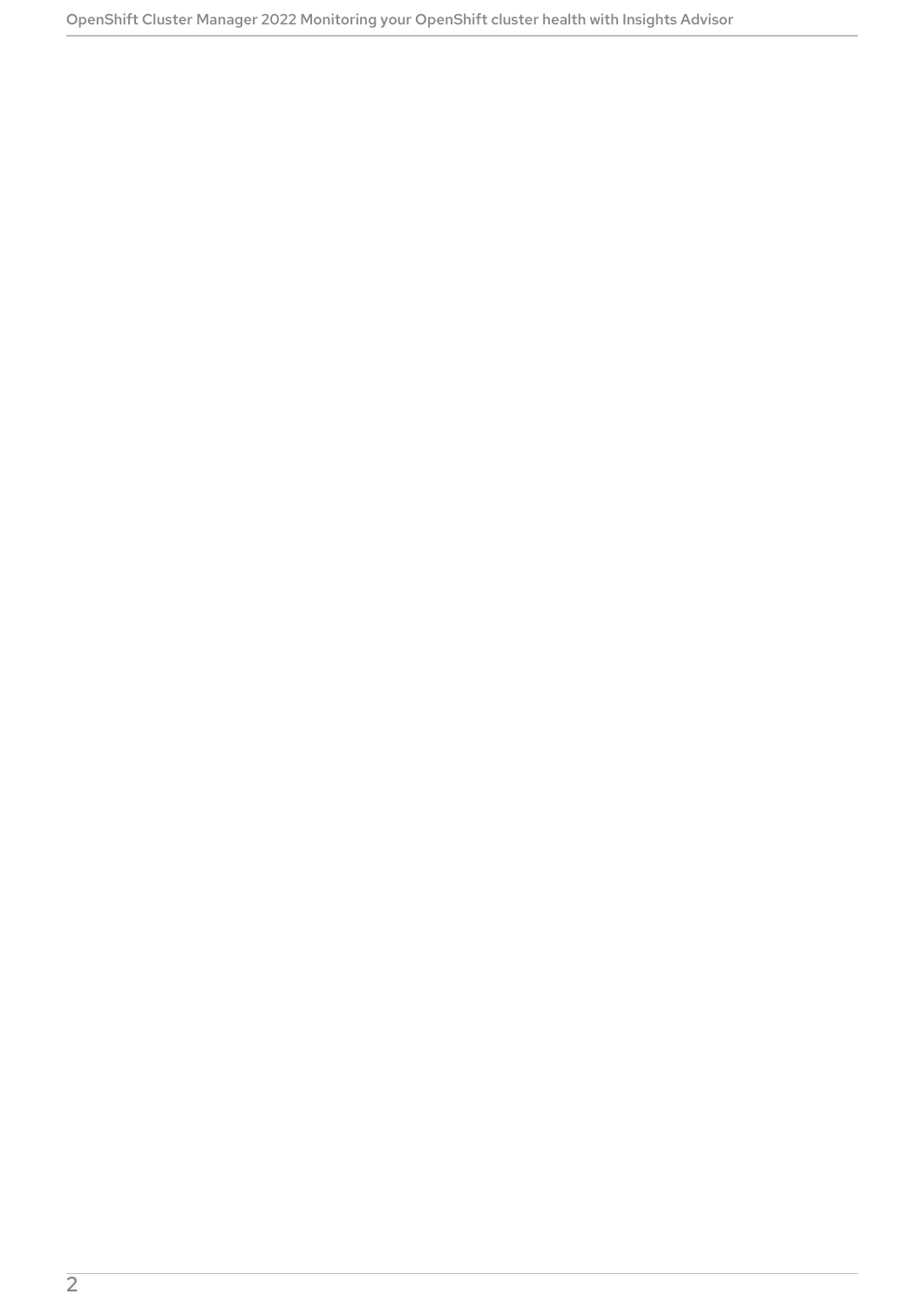# <span id="page-6-0"></span>CHAPTER 1. ABOUT RED HAT INSIGHTS ADVISOR FOR OPENSHIFT CONTAINER PLATFORM

Use Red Hat Insights Advisor for OpenShift Container Platform to identify and solve issues with your clusters.

## <span id="page-6-1"></span>1.1. ABOUT RED HAT INSIGHTS ADVISOR FOR OPENSHIFT CONTAINER PLATFORM

You can use Insights Advisor to assess and monitor the health of your OpenShift Container Platform clusters. Whether you are concerned about individual clusters, or with your whole infrastructure, it is important to be aware of your exposure to issues that can affect service availability, fault tolerance, performance, or security.

Insights repeatedly analyzes the data that Insights Operator sends using a database of *recommendations*, which are sets of conditions that can leave your OpenShift Container Platform clusters at risk. Your data is then uploaded to the Insights Advisor service on Red Hat Hybrid Cloud Console where you can perform the following actions:

- See clusters impacted by a specific recommendation.
- Use robust filtering capabilities to refine your results to those recommendations.
- Learn more about individual recommendations, details about the risks they present, and get resolutions tailored to your individual clusters.
- Share results with other stakeholders.

To use Insights Advisor, your cluster must be registered to OpenShift Cluster Manager. To register a [disconnected](https://access.redhat.com/documentation/en-us/openshift_cluster_manager/2022/html-single/managing_clusters/index#registering-openshift-container-platform-clusters_assembly-cluster-subscriptions) cluster, see Registering OpenShift Container Platform clusters to OpenShift Cluster Manager.

### Additional resources

- Insights Advisor does not collect identifying information, such as user names, passwords, or certificates. See *Red Hat Insights Data & [Application](https://console.redhat.com/security/insights) Security* for information about Red Hat Insights data collection and controls.
- For more information on how Insights Advisor gathers data from OpenShift, see the OpenShift Container Platform documentation:
- *About remote health [monitoring](https://access.redhat.com/documentation/en-us/openshift_container_platform/4.10/html/support/remote-health-monitoring-with-connected-clusters#about-remote-health-monitoring)*
- *Showing data collected by remote health [monitoring](https://access.redhat.com/documentation/en-us/openshift_container_platform/4.10/html/support/remote-health-monitoring-with-connected-clusters#showing-data-collected-by-remote-health-monitoring)*
- *Opting out of remote health [reporting](https://access.redhat.com/documentation/en-us/openshift_container_platform/4.10/html/support/remote-health-monitoring-with-connected-clusters#opting-out-remote-health-reporting)*

## <span id="page-6-2"></span>1.2. UNDERSTANDING INSIGHTS ADVISOR RECOMMENDATIONS

Insights Advisor bundles information about various cluster states and component configurations that can negatively affect the service availability, fault tolerance, performance, or security of your clusters. This information set is called a recommendation in Insights Advisor and includes the following information: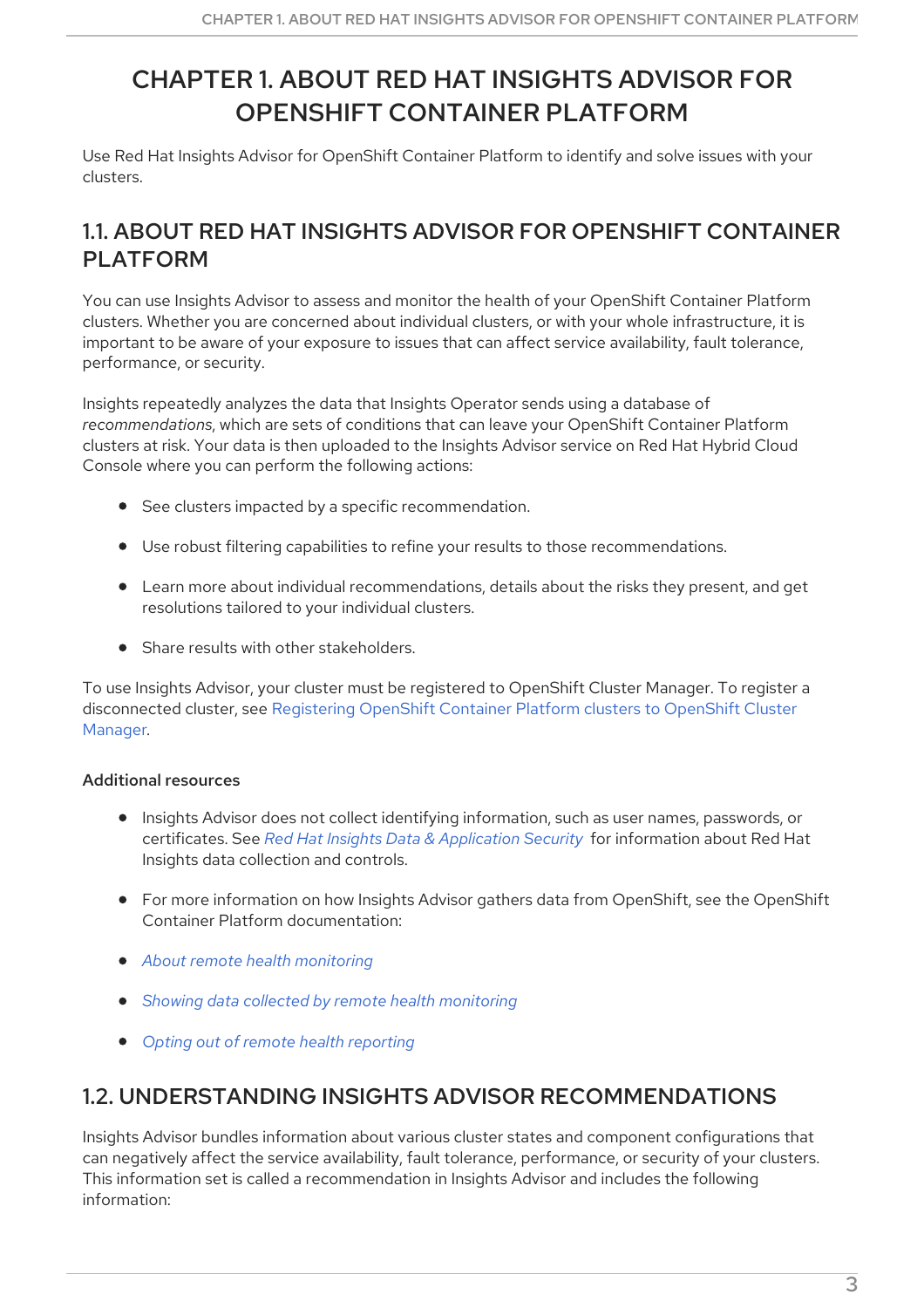- Name: A concise description of the recommendation
- Added: When the recommendation was published to the Insights Advisor archive
- Category: Whether the issue has the potential to negatively affect service availability, fault tolerance, performance, or security
- Total risk: A value derived from the *likelihood* that the condition will negatively affect your infrastructure, and the *impact* on operations if that were to happen
- Clusters: A list of clusters on which a recommendation is detected
- Link to associated topics:More information from Red Hat about the issue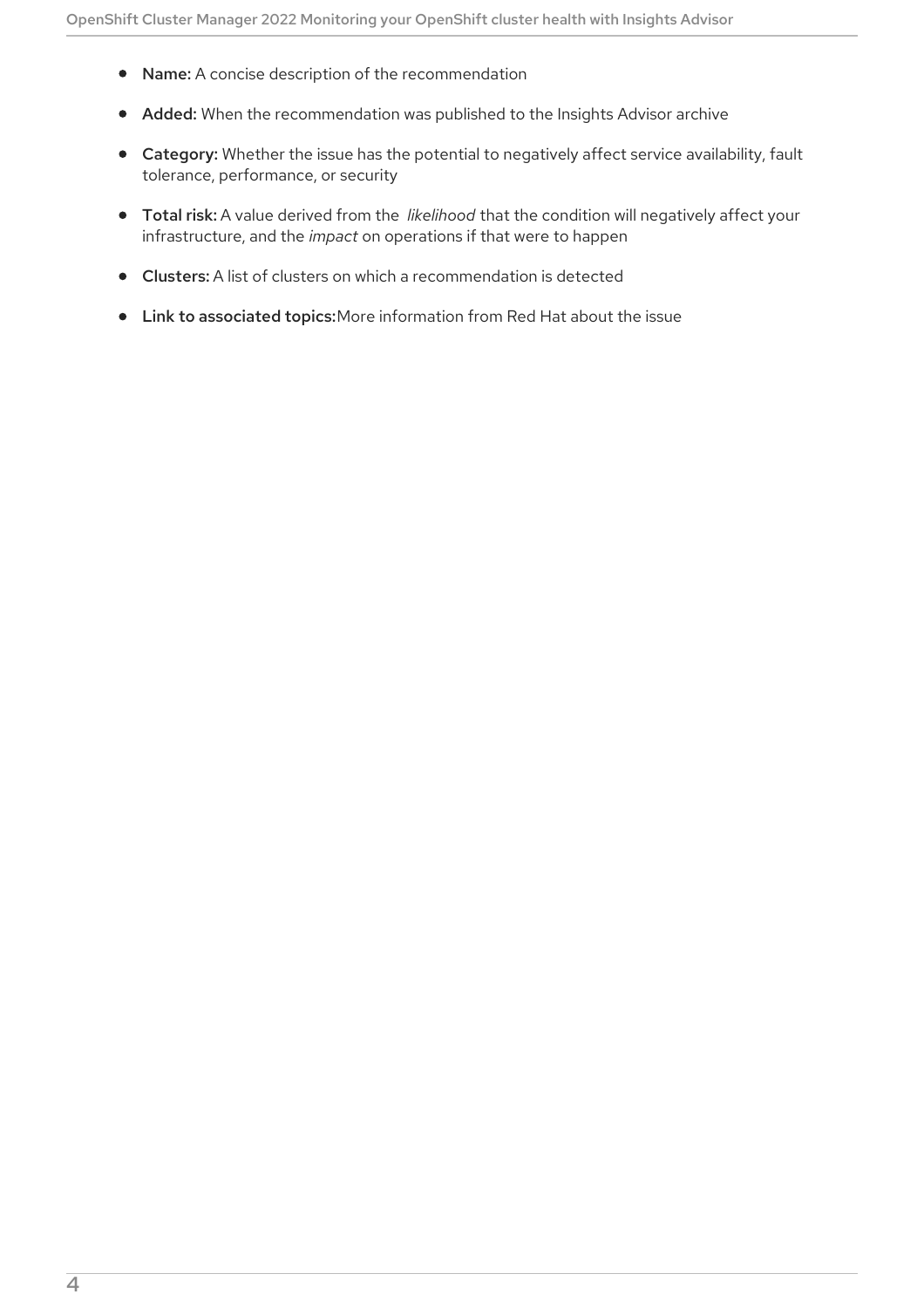# <span id="page-8-0"></span>CHAPTER 2. USING RED HAT INSIGHTS ADVISOR FOR OPENSHIFT CONTAINER PLATFORM

Insights Advisor repeatedly analyzes the data Insights Operator sends. You can view and manage reports showing Insights Advisor data for your OpenShift Container Platform cluster from the Insights Advisor service on Red Hat Hybrid Cloud [Console](https://console.redhat.com/openshift/) .

## <span id="page-8-1"></span>2.1. DISPLAYING POTENTIAL ISSUES WITH YOUR CLUSTER

This section [describes](https://console.redhat.com/openshift/) how to display the Insights report in Insights Advisor on Red Hat Hybrid Cloud Console.

Note that Insights repeatedly analyzes your cluster and shows the latest results. These results can change, for example, if you fix an issue or a new issue has been detected.

### Prerequisites

- Your cluster is [registered](https://console.redhat.com/openshift/register/) with OpenShift Cluster Manager.
- Remote health reporting is enabled, which is the default.
- You are logged in to Red Hat Hybrid Cloud [Console](https://console.redhat.com/openshift/) .

#### Procedure

- 1. Navigate to Advisor → Recommendations on Red Hat Hybrid Cloud [Console](https://console.redhat.com/openshift/). Depending on the result, Insights Advisor displays one of the following:
	- No matching recommendations found, if Insights did not identify any issues.
	- A list of issues Insights has detected, grouped by risk (low, moderate, important, and critical).
	- No clusters yet, if Insights has not yet analyzed the cluster. The analysis starts shortly after the cluster has been installed, registered, and connected to the internet.
- 2. If any issues are displayed, click the > icon in front of the entry for more details. Depending on the issue, the details can also contain a link to more information from Red Hat about the issue.

## <span id="page-8-2"></span>2.2. DISPLAYING ALL INSIGHTS ADVISOR RECOMMENDATIONS

The Recommendations view, by default, only displays the recommendations that are detected on your clusters. However, you can view all of the recommendations in the Insights Advisor archive.

### **Prerequisites**

- Remote health reporting is enabled, which is the default.
- Your cluster is [registered](https://console.redhat.com/openshift/register/) with OpenShift Cluster Manager.
- You are logged in to Red Hat Hybrid Cloud [Console](https://console.redhat.com/openshift/) .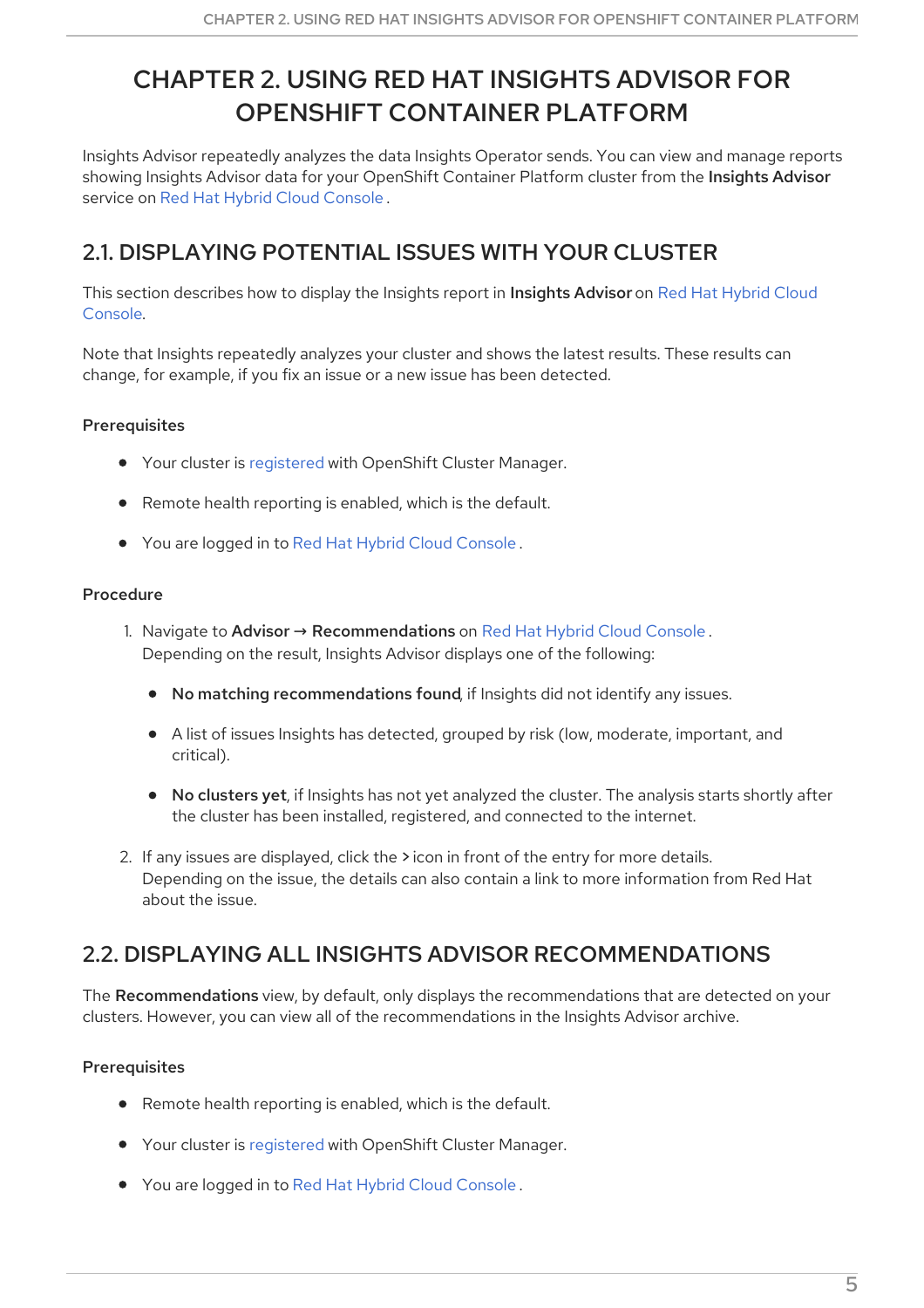#### Procedure

- 1. Navigate to Advisor → Recommendations on Red Hat Hybrid Cloud [Console](https://console.redhat.com/openshift/).
- 2. Click the X icons next to the Clusters Impacted and Status filters. You can now browse through all of the potential recommendations for your cluster.

## <span id="page-9-0"></span>2.3. DISABLING INSIGHTS ADVISOR RECOMMENDATIONS

You can disable specific recommendations that affect your clusters, so that they no longer appear in your reports. It is possible to disable a recommendation for a single cluster or all of your clusters.



### **NOTE**

Disabling a recommendation for all of your clusters also applies to any future clusters.

#### **Prerequisites**

- Remote health reporting is enabled, which is the default.
- Your cluster is [registered](https://console.redhat.com/openshift/register/) with OpenShift Cluster Manager.
- You are logged in to Red Hat Hybrid Cloud [Console](https://console.redhat.com/openshift/) .

#### Procedure

- 1. Navigate to Advisor → Recommendations on Red Hat Hybrid Cloud [Console](https://console.redhat.com/openshift/).
- 2. To disable the recommendation for a single cluster:
	- a. Click the name of the recommendation to disable. You are directed to the single recommendation page.
	- b. Click the Options menu **for that cluster**, and then click Disable recommendation for cluster.
	- c. Enter a justification note and click Save.
- 3. To disable the recommendation for all of your clusters:
	- a. Click the name of the recommendation to disable. You are directed to the single recommendation page.
	- b. Click Actions → Disable recommendation.
	- c. Enter a justification note and click Save.

## <span id="page-9-1"></span>2.4. ENABLING A PREVIOUSLY DISABLED INSIGHTS ADVISOR RECOMMENDATION

When a recommendation is disabled for all clusters, you will no longer see the recommendation in Insights Advisor. You can change this behavior.

#### **Prerequisites**